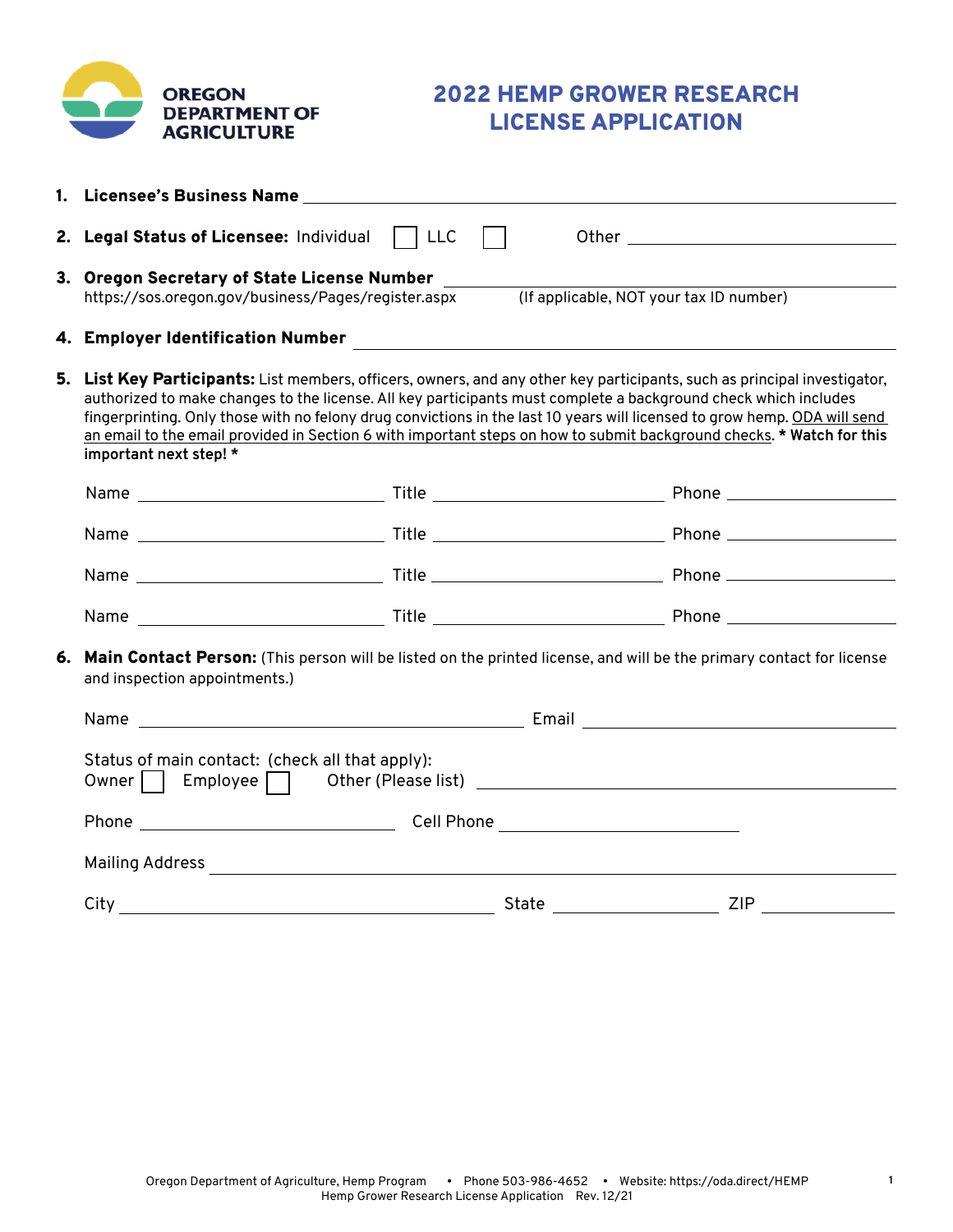#### 7. Grow Site Information (Address where hemp is being grown.)

## Site 1

| Provide grow site name (Required: Limit to 10 characters of your choosing) _________________________                                                                                                                         |  |  |  |  |
|------------------------------------------------------------------------------------------------------------------------------------------------------------------------------------------------------------------------------|--|--|--|--|
|                                                                                                                                                                                                                              |  |  |  |  |
|                                                                                                                                                                                                                              |  |  |  |  |
|                                                                                                                                                                                                                              |  |  |  |  |
| *Required Attachment: copy of a map showing boundaries of this area. Keep a copy for your records.<br>Please note: Faxed applications with heavily colored maps can often be too dark to review and will need to be updated. |  |  |  |  |
| Site 2                                                                                                                                                                                                                       |  |  |  |  |
| Provide grow site name (Required: Limit to 10 characters of your choosing) ___________________________________                                                                                                               |  |  |  |  |
|                                                                                                                                                                                                                              |  |  |  |  |
|                                                                                                                                                                                                                              |  |  |  |  |
|                                                                                                                                                                                                                              |  |  |  |  |
| *Required Attachment: copy of a map showing boundaries of this area. Keep a copy for your records.<br>Please note: Faxed applications with heavily colored maps can often be too dark to review and will need to be updated. |  |  |  |  |
| Site 3                                                                                                                                                                                                                       |  |  |  |  |
| Provide grow site name (Required: Limit to 10 characters of your choosing) ___________________________________                                                                                                               |  |  |  |  |
|                                                                                                                                                                                                                              |  |  |  |  |

| Street address | County |    |
|----------------|--------|----|
| City           | State  | -- |

**\*Required Attachment: copy of a [map showing boundaries](https://oda.fyi/HempMapTool) of this area. Keep a copy for your records.** Please note: Faxed applications with heavily colored maps can often be too dark to review and will need to be updated.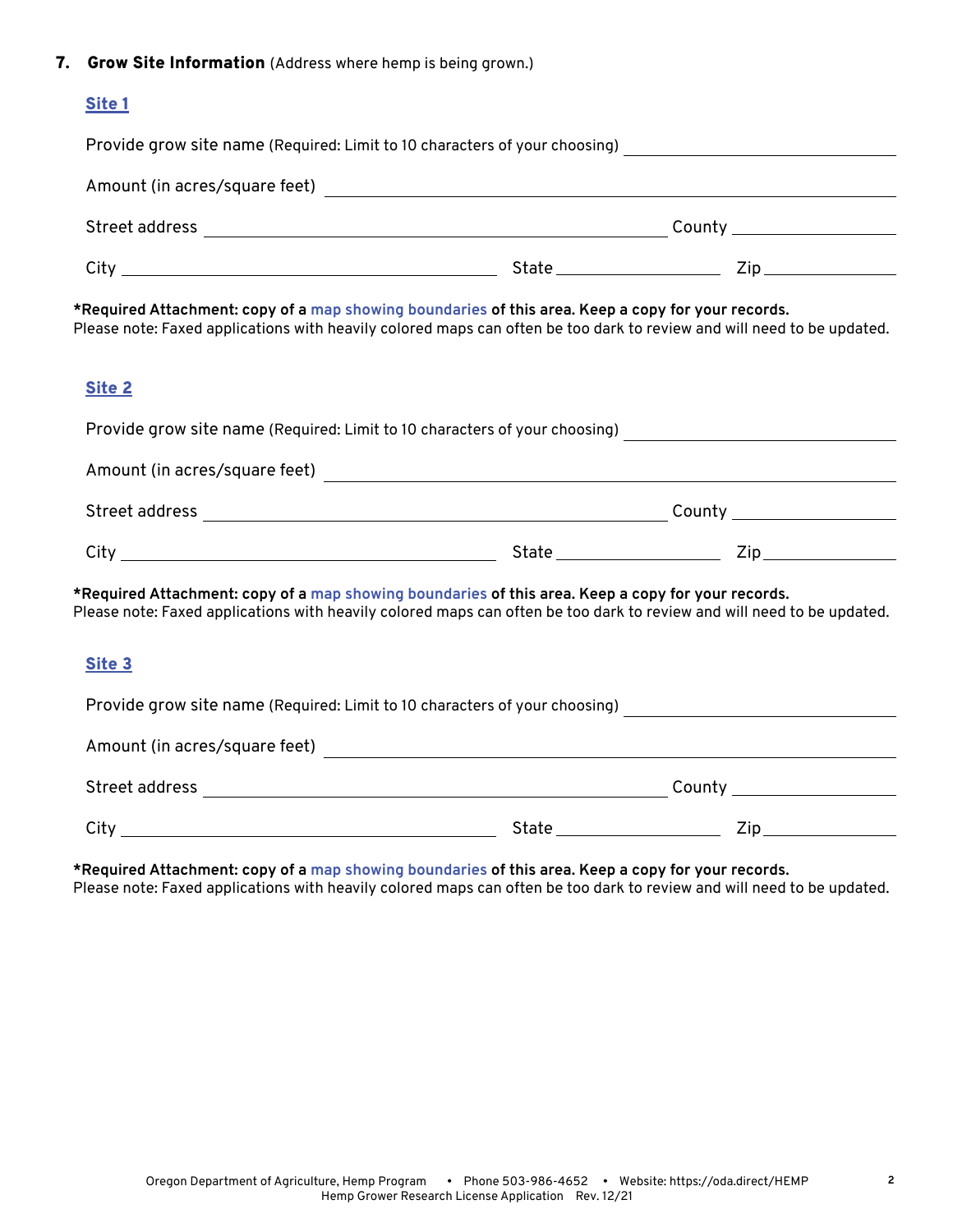8. When submitting an application for a research grower license, the applicant must submit the following:

- A written research plan that identifies the purpose of the research for conducting the research. The plan must identify the amount of cannabis intended to be grown. It must also identify how the applicant will ensure the plants and plant material remains at the grow site and prevent the material from entering the commercial marketplace.
- A written destruction plan that identifies when and how an applicant will timely dispose of plants grown under the license.
- 9. Are you are storing or drying your own hemp produced at another location please provide address?

Yes  $\Box$  No  $\Box$  (If you are commercially drying for others, you will be required to have a Handlers Registration). If yes, provide hemp storage address:

| Street address                                                                                                                                                                                                                                                                  |               |                                |                              |                     |
|---------------------------------------------------------------------------------------------------------------------------------------------------------------------------------------------------------------------------------------------------------------------------------|---------------|--------------------------------|------------------------------|---------------------|
|                                                                                                                                                                                                                                                                                 |               |                                | State ______________________ | Zip________________ |
|                                                                                                                                                                                                                                                                                 |               |                                |                              |                     |
| 10. Irrigation of a commercial crop in Oregon requires a legal source of water for production. $\mathsf{Go}$ to<br>https://oda.fyi/WaterResources for information on water use permits.<br>What legal source of water will you be using for irrigation of your production site? |               |                                |                              |                     |
| Groundwater                                                                                                                                                                                                                                                                     | Surface Water | Other ________________________ |                              |                     |
| If you will be using a water right, please include the permit or certificate number                                                                                                                                                                                             |               |                                |                              |                     |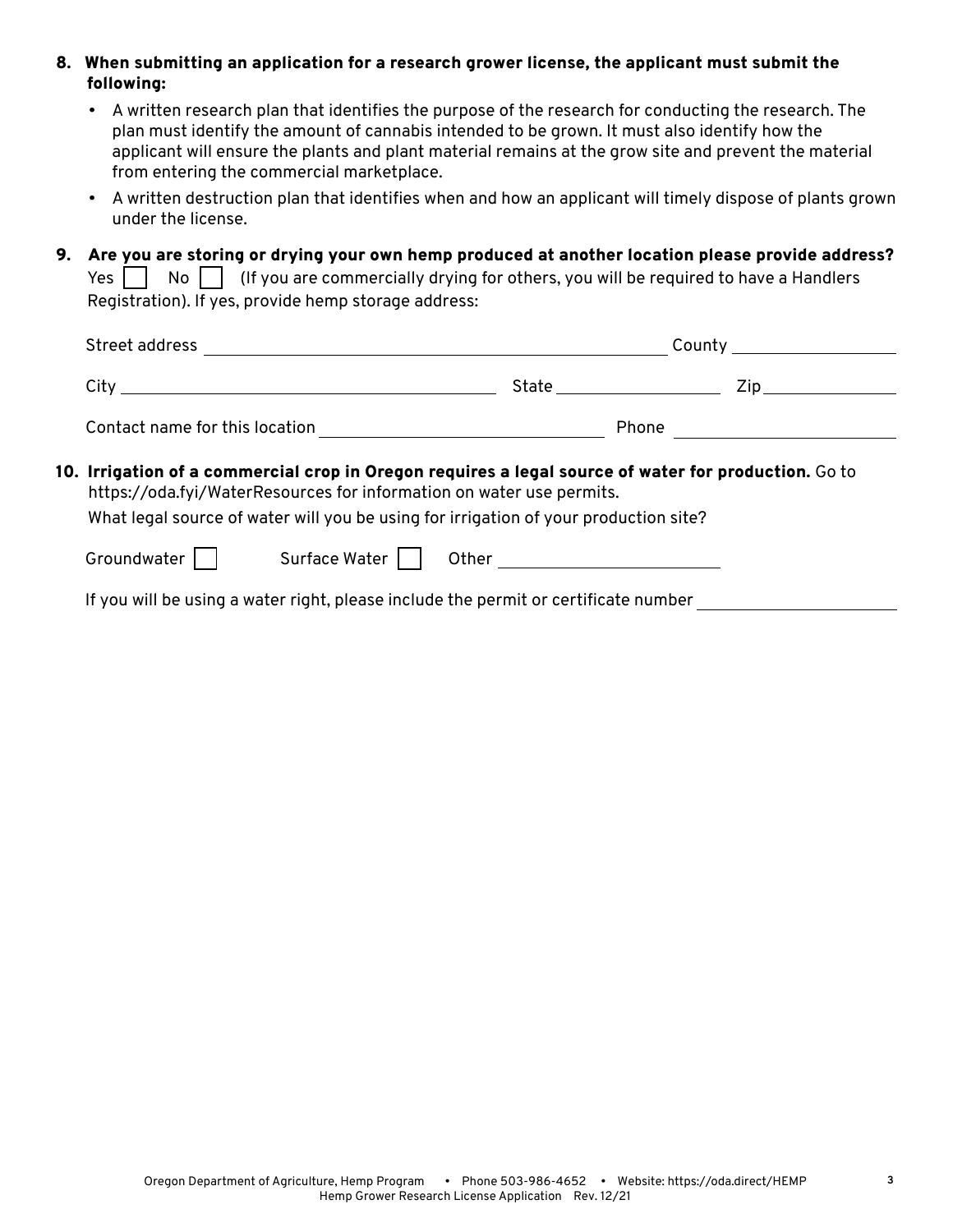## 11. Signature

Applicant for license acknowledges and agrees that:

- The information provided is true and correct. Applicant's signature is proof of that fact.
- Criminal Background checks are mandatory for all key participants (No felony convictions related to controlled substances within the last ten (10) years) before applications can be approved.
- Information provided to the Department may be publicly disclosed and may be provided to law enforcement agencies without notice to the applicant.
- The Department may enter any field, facility or greenhouse used for production or handling of hemp or agricultural hemp seed and may take samples and test for total THC concentration of the crop, including agricultural hemp seed, as necessary for the administration of the hemp laws.
- All fees lawfully due to the Department must be timely paid.
- If using irrigation water, applicant has or will obtain the appropriate water use permit. Information concerning water use permits can be found at https://oda.fyi/WaterUsePermits.
- If leasing land for hemp production or processing, applicant obtained permission from the landowner prior to applying to grow or process hemp.
- Growers and handlers must meet all laws and regulations pertaining to hemp growers and handlers including ORS 571.260 to 571.348 and OAR Chapter 603, Division 48.
- All production, storing, processing, handling, packaging, labeling, marketing, and selling of agricultural hemp seed must meet all applicable seed laws. Seed laws include ORS 633.500 through 633.996 and seed regulations found in OAR 603-056-0490.
- Individuals must be licensed with the Department as a hemp grower before growing hemp, as required by Oregon Administrative Rule.
- All records associated with your hemp business will be maintained for no less than three (3) years after the total disposition of each harvest lot.
- Licensed research grow site or research facility may not be co-located with a non-research grow site, a medical marijuana grow site registered under ORS 475B.810 or marijuana producer licensed under ORS 475B.070.
- Except as permitted in OAR 603-048-0127, ensure that all cannabis, and all parts thereof, grown under the grower research license remains at the licensed grow site, research facility listed on the application, or laboratory and that the cannabis does not enter the commercial marketplace or used by a consumer.

I (print your name) agree to general conditions that in addition to meeting all laws and regulations pertaining to hemp growers and handlers, ORS 571.260 to 571.348 and OAR Chapter 603, Division 48,. By signature below I attest that the information in this application form is true, correct, and the above requirements are understood.

Signature Date

*Keep a copy of this application and all other records associated with your hemp business as required by Oregon Administrative Rule for three years past harvest or disposition of seed. License will not be issued until application has been approved. Do not plant until License is finalized from the Department of Agriculture.*